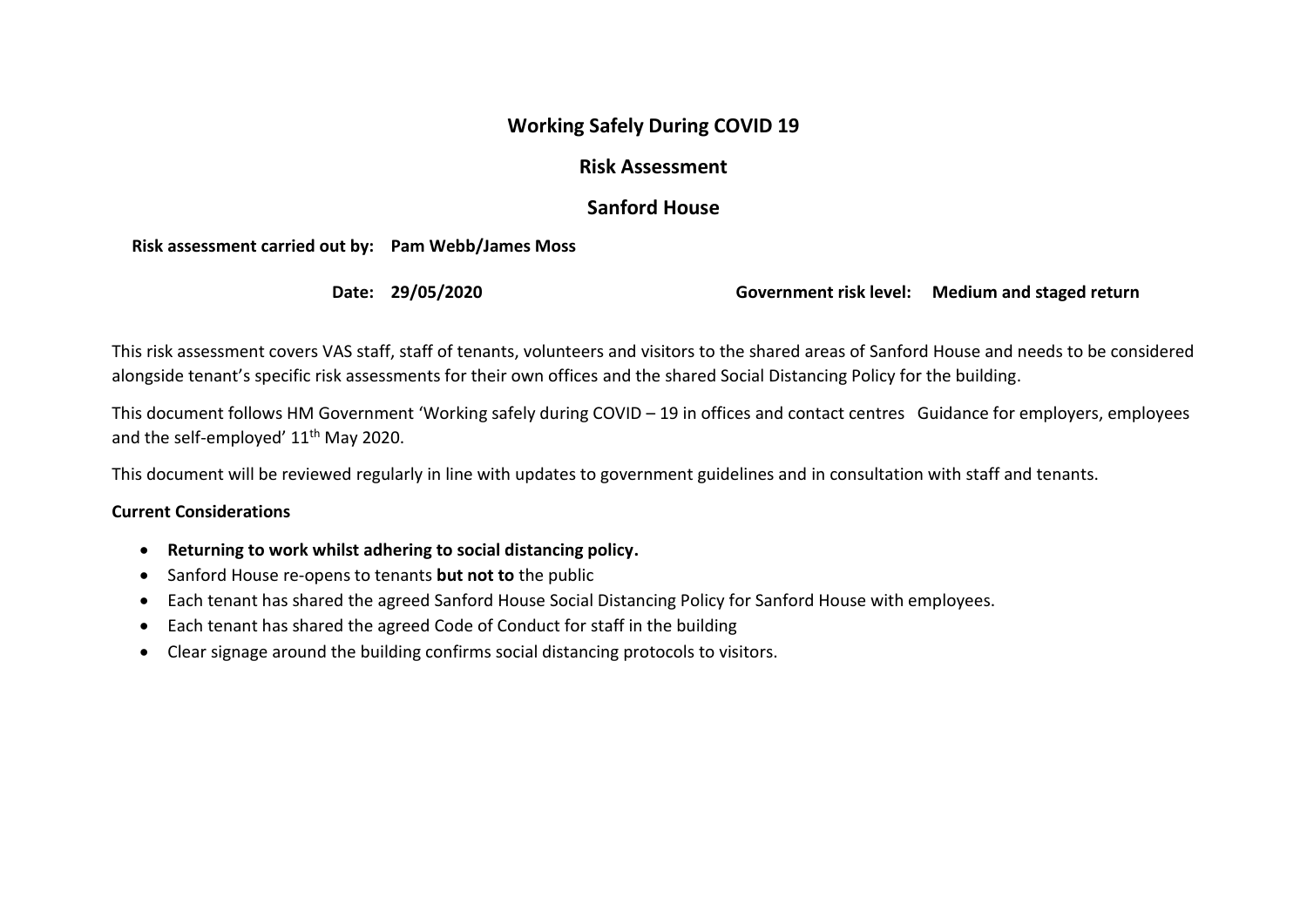| What are the<br>hazards?                                                                                                        | Who might be<br>harmed and<br>how?                                                                                                                      | What are you already doing to<br>control the risks?                                                                                                                                                                                                                                                                                                                                                                                                                                                                                                                                                                                                                                                                                                                                                                                                                                                                                                                                             | <b>What further action</b><br>do you need to take<br>to control the risks?                   | Who needs to<br>carry out the<br>action? | When<br>by?<br>(Date) | <b>Date</b><br>complete |
|---------------------------------------------------------------------------------------------------------------------------------|---------------------------------------------------------------------------------------------------------------------------------------------------------|-------------------------------------------------------------------------------------------------------------------------------------------------------------------------------------------------------------------------------------------------------------------------------------------------------------------------------------------------------------------------------------------------------------------------------------------------------------------------------------------------------------------------------------------------------------------------------------------------------------------------------------------------------------------------------------------------------------------------------------------------------------------------------------------------------------------------------------------------------------------------------------------------------------------------------------------------------------------------------------------------|----------------------------------------------------------------------------------------------|------------------------------------------|-----------------------|-------------------------|
| Risk of contamination<br>from surfaces in<br>shared areas:<br>Kitchen<br>Washrooms<br>Handles<br>Staircase<br>Hallways, landing | Staff may contract<br>virus and/or spread<br>to others.<br>Staff at high risk of<br>touching common<br>areas e.g. shared<br>kettles and door<br>handles | Individual tenants to implement social<br>distancing policies which will limit the<br>number of staff in the building at any one<br>time.<br>Notice clearly displayed in hallway<br>reminding staff about frequency of<br>handwashing.<br>All washrooms restricted to one person at<br>a time and only one cubicle is available in<br>shared washrooms.<br>Antibac wipes to be supplied in cubicles<br>and sinks with request for people to wipe<br>surfaces they have touched after use<br>Hand dryers are out of action and paper<br>towels to be used.<br>All shared meetings rooms set out to<br>comply with 1 metre plus social<br>distancing.<br>A half hour mandatory gap between<br>shared meeting room booking to enable<br>common areas to be wiped with<br>antibacterial wipes<br>Shared kitchen areas limited to one<br>person at a time and each person<br>required to wipe common areas used<br>after use with antibacterial wipes.<br>Individuals to make their own drinks using | Deep disinfectant clean<br>of building and all<br>surface areas before<br>more people return | Cleaners                                 | <b>TBA</b>            |                         |